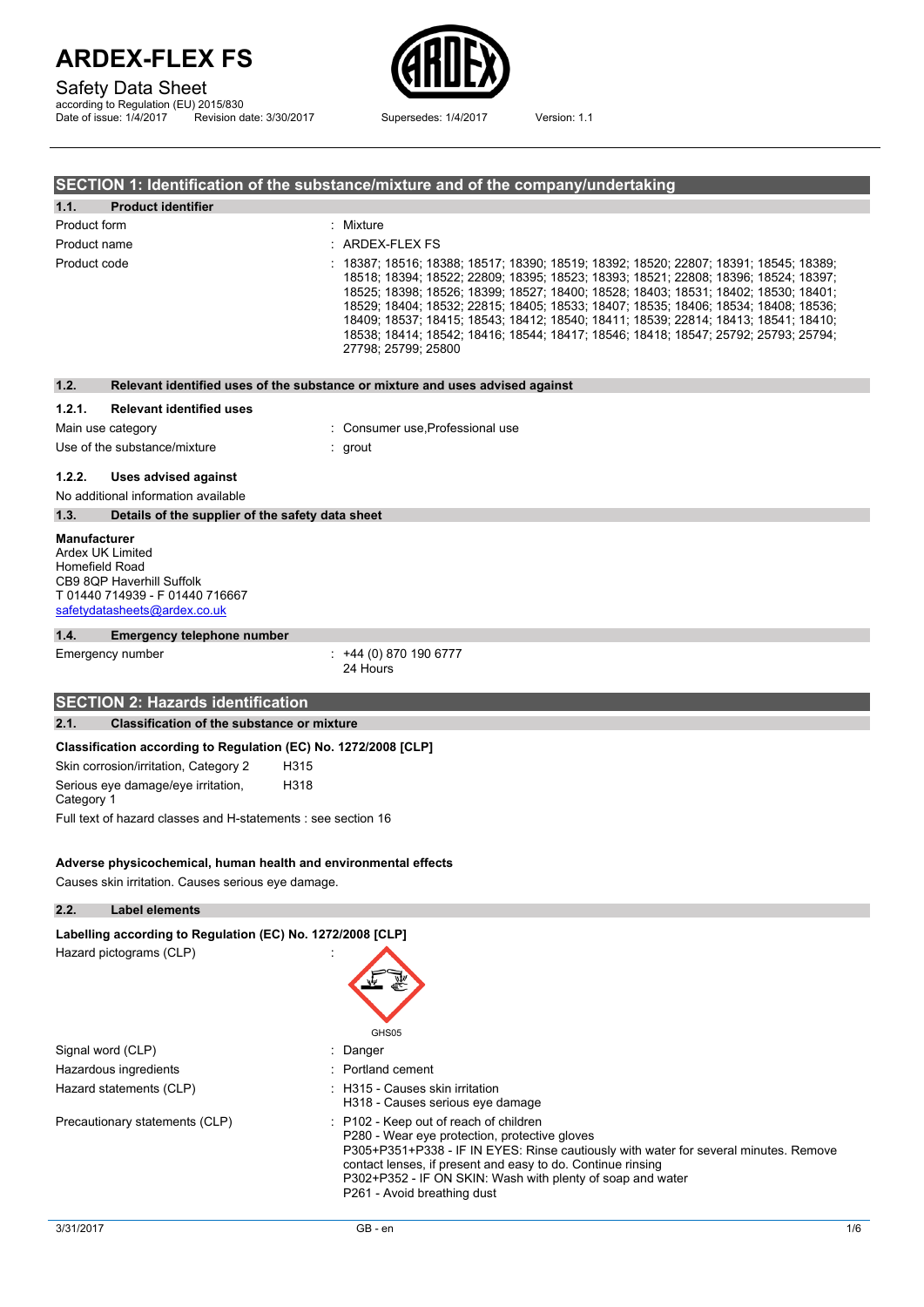## **ARDEX-FLEX FS** Safety Data Sheet

### according to Regulation (EU) 2015/830

Extra phrases **in the set of contents** of contents/container in accordance with regional/national/international/local regulations

### **2.3. Other hazards**

PBT: not relevant – no registration required

vPvB: not relevant – no registration required

### **SECTION 3: Composition/information on ingredients**

**3.1. Substance**

### Not applicable

### **3.2. Mixture**

| <b>Name</b>     | <b>Product identifier</b>                | $\frac{9}{6}$ | <b>Classification according to</b><br><b>Regulation (EC) No.</b><br>1272/2008 [CLP] |
|-----------------|------------------------------------------|---------------|-------------------------------------------------------------------------------------|
| Portland cement | (CAS No) 65997-15-1<br>(EC no) 266-043-4 | > 3           | STOT SE 3, H335<br>Skin Irrit. 2, H315<br>Eye Dam. 1, H318<br>Skin Sens. 1, H317    |

Comments : Chromium (VI) compounds < 2 ppm

Full text of H-statements: see section 16

| <b>SECTION 4: First aid measures</b>                                        |                                                                                                                                                       |
|-----------------------------------------------------------------------------|-------------------------------------------------------------------------------------------------------------------------------------------------------|
| 4.1.<br><b>Description of first aid measures</b>                            |                                                                                                                                                       |
| First-aid measures after inhalation                                         | : Remove person to fresh air and keep comfortable for breathing.                                                                                      |
| First-aid measures after skin contact                                       | Wash skin with plenty of water. Take off contaminated clothing. If skin irritation occurs: Get<br>medical advice/attention.                           |
| First-aid measures after eye contact                                        | Rinse cautiously with water for several minutes. Remove contact lenses, if present and easy to<br>do. Continue rinsing. Call a physician immediately. |
| First-aid measures after ingestion                                          | If the person is fully conscious, make him/her drink plenty of water. Never give an unconscious<br>person anything to drink.                          |
| Most important symptoms and effects, both acute and delayed<br>4.2.         |                                                                                                                                                       |
| Symptoms/injuries after skin contact                                        | Irritation.                                                                                                                                           |
| Symptoms/injuries after eye contact                                         | Serious damage to eyes.                                                                                                                               |
| 4.3.<br>Treat symptomatically.                                              | Indication of any immediate medical attention and special treatment needed                                                                            |
| <b>SECTION 5: Firefighting measures</b>                                     |                                                                                                                                                       |
| 5.1.<br><b>Extinguishing media</b>                                          |                                                                                                                                                       |
| Suitable extinguishing media                                                | : Non flammable.                                                                                                                                      |
| 5.2.<br>Special hazards arising from the substance or mixture               |                                                                                                                                                       |
| Fire hazard                                                                 | : No fire hazard.                                                                                                                                     |
| <b>Explosion hazard</b>                                                     | None.                                                                                                                                                 |
| Hazardous decomposition products in case of<br>fire                         | : None.                                                                                                                                               |
| 5.3.<br><b>Advice for firefighters</b>                                      |                                                                                                                                                       |
| Precautionary measures fire                                                 | No specific measures are necessary.                                                                                                                   |
| Protection during firefighting                                              | Do not attempt to take action without suitable protective equipment. Self-contained breathing<br>apparatus. Complete protective clothing.             |
| <b>SECTION 6: Accidental release measures</b>                               |                                                                                                                                                       |
| 6.1.<br>Personal precautions, protective equipment and emergency procedures |                                                                                                                                                       |
| General measures                                                            | : Absorb spillage to prevent material damage.                                                                                                         |
| 6.1.1.<br>For non-emergency personnel                                       |                                                                                                                                                       |
| Protective equipment                                                        | Precautions for safe handling. See Heading 7.                                                                                                         |
| <b>Emergency procedures</b>                                                 | Avoid contact with skin and eyes.                                                                                                                     |
| 6.1.2.<br>For emergency responders                                          |                                                                                                                                                       |
| <b>Emergency procedures</b>                                                 | : No specific measures are necessary.                                                                                                                 |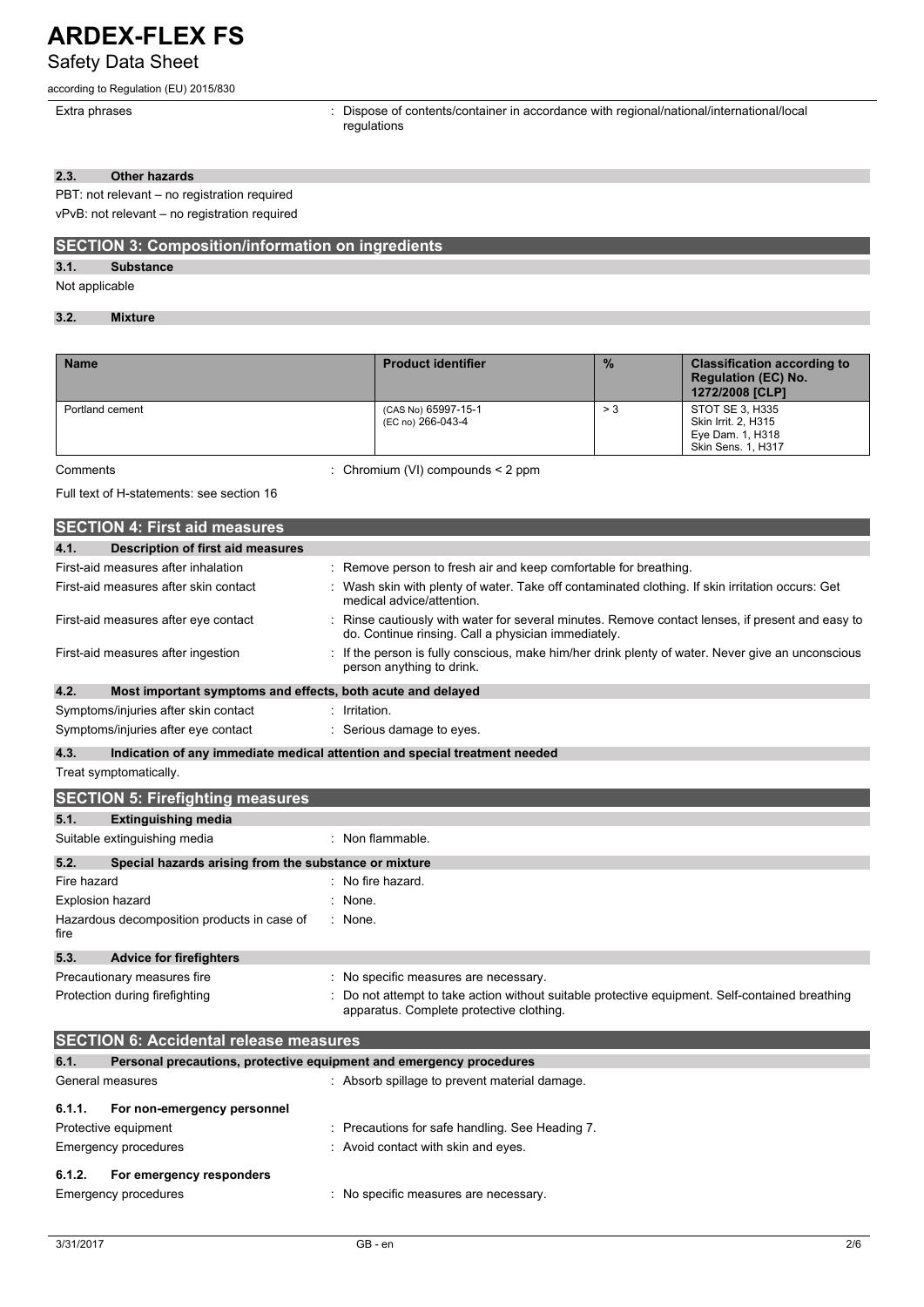Safety Data Sheet

according to Regulation (EU) 2015/830

| 6.2.            | <b>Environmental precautions</b>                             |                                                                                                                             |
|-----------------|--------------------------------------------------------------|-----------------------------------------------------------------------------------------------------------------------------|
|                 | Prevent entry to sewers and public waters.                   |                                                                                                                             |
| 6.3.            | Methods and material for containment and cleaning up         |                                                                                                                             |
| For containment |                                                              | Collect spillage.                                                                                                           |
|                 | Methods for cleaning up                                      | Recover mechanically the product. Minimize generation of dust. Collect spillage. Do not use<br>compressed air for cleaning. |
| 6.4.            | <b>Reference to other sections</b>                           |                                                                                                                             |
|                 | For further information refer to section 13. See Heading 8.  |                                                                                                                             |
|                 | <b>SECTION 7: Handling and storage</b>                       |                                                                                                                             |
| 7.1.            | Precautions for safe handling                                |                                                                                                                             |
|                 | Additional hazards when processed                            | $\therefore$ See Heading 8.                                                                                                 |
|                 | Precautions for safe handling                                | Ensure good ventilation of the work station. Avoid contact with skin and eyes. Wear personal<br>protective equipment.       |
|                 | Hygiene measures                                             | Wear protective gloves. Do not eat, drink or smoke when using this product.                                                 |
| 7.2.            | Conditions for safe storage, including any incompatibilities |                                                                                                                             |
|                 | Storage conditions                                           | : Protect from moisture. Store in a dry place.                                                                              |
|                 | Incompatible materials                                       | : None.                                                                                                                     |
| Storage area    |                                                              | : dry.                                                                                                                      |

### **7.3. Specific end use(s)**

No additional information available

### **SECTION 8: Exposure controls/personal protection**

### **8.1. Control parameters**

| <b>Portland cement (65997-15-1)</b> |                              |                                                                                                                                                                                                                                                                                                                           |  |
|-------------------------------------|------------------------------|---------------------------------------------------------------------------------------------------------------------------------------------------------------------------------------------------------------------------------------------------------------------------------------------------------------------------|--|
| United Kingdom                      | Local name                   | Portland cement                                                                                                                                                                                                                                                                                                           |  |
| United Kingdom                      | WEL TWA (mg/m <sup>3</sup> ) | 10 mg/m <sup>3</sup> Portland cement inhalable dust; United<br>Kingdom; Time-weighted average exposure limit 8 h;<br>Workplace exposure limit (EH40/2005); Portland<br>cement respirable dust; 4 mg/m <sup>3</sup> ; United Kingdom;<br>Time-weighted average exposure limit 8 h; Workplace<br>exposure limit (EH40/2005) |  |

#### **8.2. Exposure controls**

### **Appropriate engineering controls:**

Ensure good ventilation of the work station.

### **Personal protective equipment:**

Respiratory protection not required in normal conditions. In case of splash hazard: safety glasses. Dust formation: dust mask.

### **Hand protection:**

### Protective gloves

| <b>Type</b>     | <b>Material</b>      | Permeation        | Thickness (mm) | <b>Penetration</b> | Standard      |
|-----------------|----------------------|-------------------|----------------|--------------------|---------------|
| Reusable gloves | Nitrile rubber (NBR) | 6 (> 480 minutes) |                |                    | <b>EN 388</b> |

### **Eye protection:**

Safety glasses

### **Skin and body protection:**

Wear suitable protective clothing

### **Respiratory protection:**

In case of insufficient ventilation, wear suitable respiratory equipment

| <b>Device</b>        | Filter type                        | Condition       | <b>Standard</b> |
|----------------------|------------------------------------|-----------------|-----------------|
| Disposable half mask | Type P <sub>2</sub><br>Type $P1$ , | Dust protection | <b>EN 149</b>   |

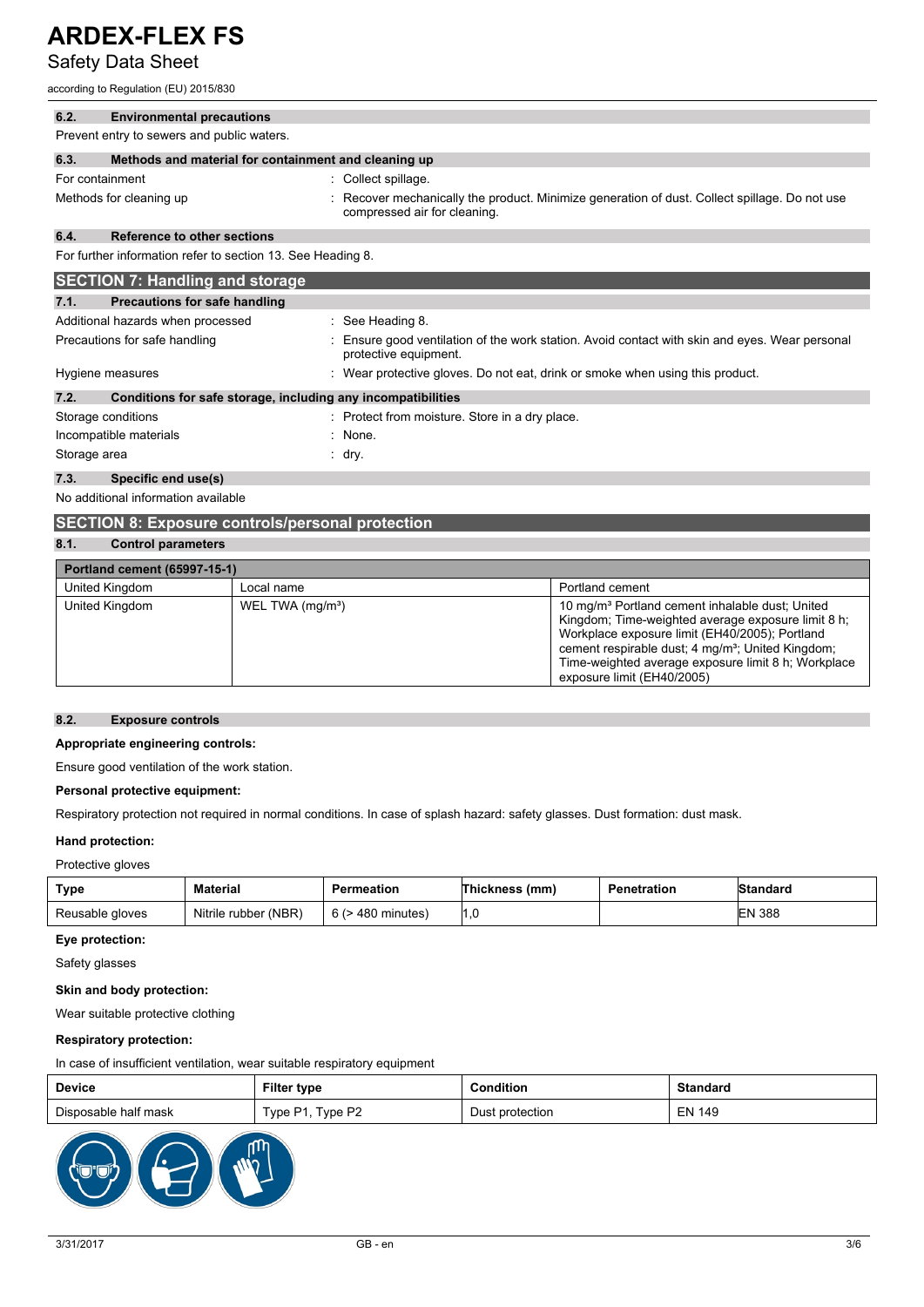Safety Data Sheet

according to Regulation (EU) 2015/830

### **Environmental exposure controls:**

Avoid release to the environment.

| AVOID TEIERSE TO THE EITVILDITIERT.                           |                                                                         |  |  |  |
|---------------------------------------------------------------|-------------------------------------------------------------------------|--|--|--|
| <b>SECTION 9: Physical and chemical properties</b>            |                                                                         |  |  |  |
| Information on basic physical and chemical properties<br>9.1. |                                                                         |  |  |  |
| Physical state                                                | Solid                                                                   |  |  |  |
| Appearance                                                    | Powder.                                                                 |  |  |  |
| Colour                                                        | Grey white.                                                             |  |  |  |
| Odour                                                         | odourless.                                                              |  |  |  |
| Odour threshold                                               | No data available                                                       |  |  |  |
| рH                                                            | $11 - 12.5$                                                             |  |  |  |
| Relative evaporation rate (butyl acetate=1)                   | No data available                                                       |  |  |  |
| Melting point                                                 | $>$ 1250 °C                                                             |  |  |  |
| Freezing point                                                | Not applicable                                                          |  |  |  |
| Boiling point                                                 | No data available                                                       |  |  |  |
| Flash point                                                   | Not applicable                                                          |  |  |  |
| Auto-ignition temperature                                     | Not applicable                                                          |  |  |  |
| Decomposition temperature                                     | No data available                                                       |  |  |  |
| Flammability (solid, gas)                                     | Non flammable                                                           |  |  |  |
| Vapour pressure                                               | No data available                                                       |  |  |  |
| Relative vapour density at 20 °C                              | No data available                                                       |  |  |  |
| Relative density                                              | Not applicable                                                          |  |  |  |
| Density                                                       | $2.75 - 3.2$ g/cm <sup>3</sup>                                          |  |  |  |
| Solubility                                                    | Water: 0.1 - 1.5 g/l @ 20°C                                             |  |  |  |
| Log Pow                                                       | No data available                                                       |  |  |  |
| Viscosity, kinematic                                          | Not applicable                                                          |  |  |  |
| Viscosity, dynamic                                            | No data available                                                       |  |  |  |
| <b>Explosive properties</b>                                   | None.                                                                   |  |  |  |
| Oxidising properties                                          | None.                                                                   |  |  |  |
| <b>Explosive limits</b>                                       | Not applicable                                                          |  |  |  |
| 9.2.<br><b>Other information</b>                              |                                                                         |  |  |  |
| <b>Bulk density</b>                                           | : 900 - 1300 kg/m <sup>3</sup>                                          |  |  |  |
| <b>SECTION 10: Stability and reactivity</b>                   |                                                                         |  |  |  |
| 10.1.<br><b>Reactivity</b>                                    |                                                                         |  |  |  |
| Reacts with water.                                            |                                                                         |  |  |  |
| 10.2.<br><b>Chemical stability</b>                            |                                                                         |  |  |  |
| Stable under normal conditions.                               |                                                                         |  |  |  |
| 10.3.<br>Possibility of hazardous reactions                   |                                                                         |  |  |  |
| No dangerous reactions known under normal conditions of use.  |                                                                         |  |  |  |
| 10.4.<br><b>Conditions to avoid</b>                           |                                                                         |  |  |  |
|                                                               | None under recommended storage and handling conditions (see section 7). |  |  |  |
| 10.5.<br>Incompatible materials                               |                                                                         |  |  |  |
| Acids, ammonium salts, Aluminium.                             |                                                                         |  |  |  |
| 10.6.<br>Hazardous decomposition products                     |                                                                         |  |  |  |
| No hazardous decomposition products known.                    |                                                                         |  |  |  |

| <b>SECTION 11: Toxicological information</b>  |                                               |  |  |
|-----------------------------------------------|-----------------------------------------------|--|--|
| 11.1.<br>Information on toxicological effects |                                               |  |  |
| Acute toxicity                                | : Not classified                              |  |  |
| Skin corrosion/irritation                     | : Causes skin irritation.<br>pH: 11 - 12.5    |  |  |
| Serious eye damage/irritation                 | : Causes serious eye damage.<br>pH: 11 - 12.5 |  |  |
| Respiratory or skin sensitisation             | : Not classified                              |  |  |
| Germ cell mutagenicity                        | Not classified                                |  |  |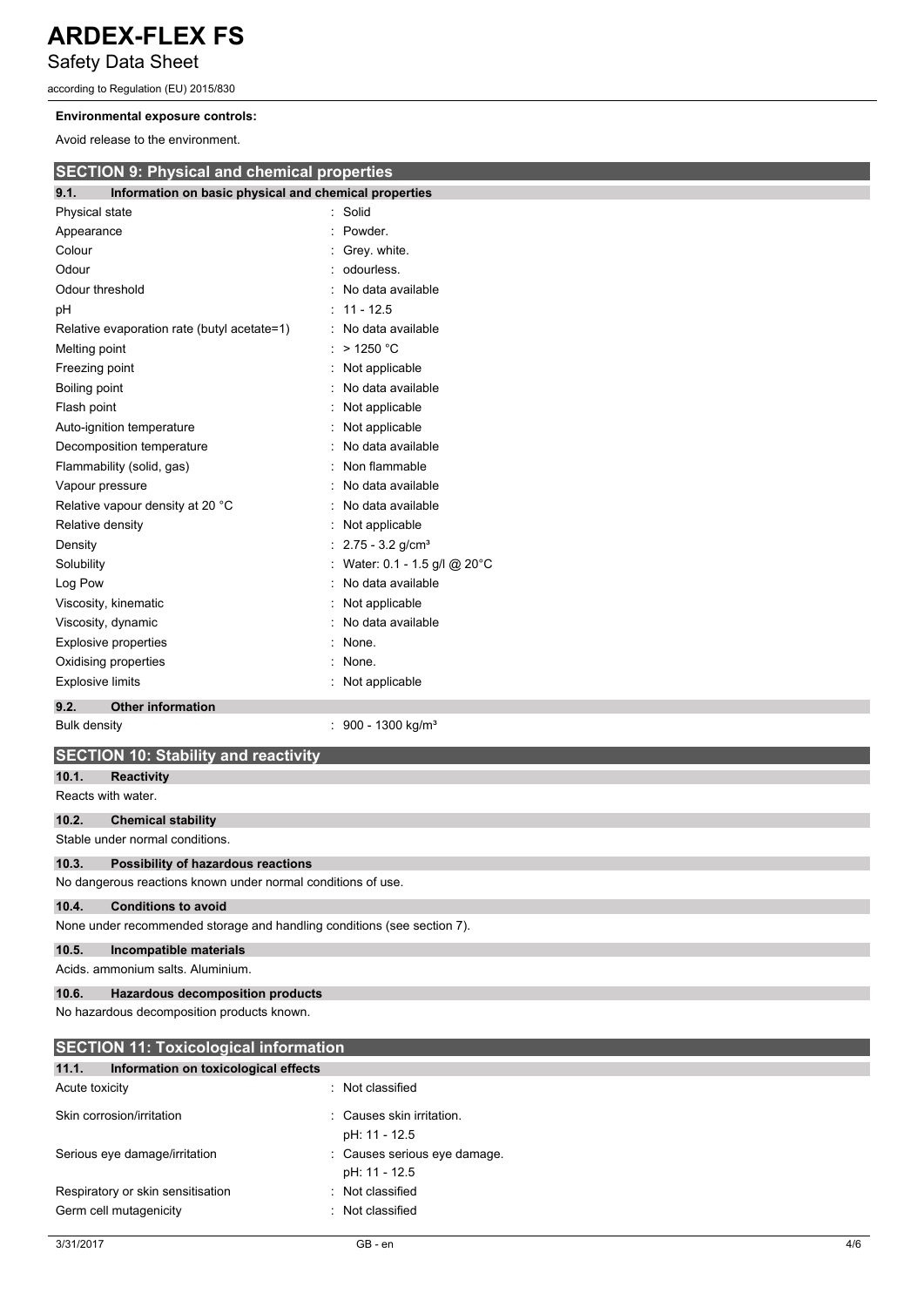# Safety Data Sheet

| according to Regulation (EU) 2015/830                  |                                                                                                                            |
|--------------------------------------------------------|----------------------------------------------------------------------------------------------------------------------------|
| Carcinogenicity                                        | : Not classified                                                                                                           |
| Reproductive toxicity                                  | Not classified                                                                                                             |
| Specific target organ toxicity (single exposure)       | : Not classified                                                                                                           |
| Specific target organ toxicity (repeated<br>exposure)  | : Not classified                                                                                                           |
| Aspiration hazard                                      | : Not classified                                                                                                           |
| Potential adverse human health effects and<br>symptoms | : Irritation: severely irritant to eyes.                                                                                   |
| <b>SECTION 12: Ecological information</b>              |                                                                                                                            |
| 12.1.<br><b>Toxicity</b>                               |                                                                                                                            |
| Ecology - general                                      | : The product is not considered harmful to aquatic organisms nor to cause long-term adverse<br>effects in the environment. |
| Portland cement (65997-15-1)                           |                                                                                                                            |
| LC50 fish 1                                            | > 1000 mg/l (LC50; 96 h)                                                                                                   |
| 12.2.<br><b>Persistence and degradability</b>          |                                                                                                                            |
| <b>ARDEX-FLEX FS</b>                                   |                                                                                                                            |
| Persistence and degradability                          | Not applicable. Inorganic Particulate Substances.                                                                          |
| Portland cement (65997-15-1)                           |                                                                                                                            |
| Persistence and degradability                          | Biodegradability: not applicable. No (test)data on mobility of the substance available.                                    |
| Biochemical oxygen demand (BOD)                        | Not applicable                                                                                                             |
| Chemical oxygen demand (COD)                           | Not applicable                                                                                                             |
| ThOD                                                   | Not applicable                                                                                                             |
| 12.3.<br><b>Bioaccumulative potential</b>              |                                                                                                                            |
| <b>ARDEX-FLEX FS</b>                                   |                                                                                                                            |
| Bioaccumulative potential                              | No bioaccumulation.                                                                                                        |
| Portland cement (65997-15-1)                           |                                                                                                                            |
| Bioaccumulative potential                              | Bioaccumulation: not applicable.                                                                                           |
| 12.4.<br><b>Mobility in soil</b>                       |                                                                                                                            |
| <b>ARDEX-FLEX FS</b>                                   |                                                                                                                            |
| Ecology - soil                                         | None.                                                                                                                      |
| 12.5.<br><b>Results of PBT and vPvB assessment</b>     |                                                                                                                            |
| <b>ARDEX-FLEX FS</b>                                   |                                                                                                                            |
| PBT: not relevant - no registration required           |                                                                                                                            |
| vPvB: not relevant - no registration required          |                                                                                                                            |
| 12.6.<br><b>Other adverse effects</b>                  |                                                                                                                            |
| No additional information available                    |                                                                                                                            |
| <b>SECTION 13: Disposal considerations</b>             |                                                                                                                            |
| 13.1.<br><b>Waste treatment methods</b>                |                                                                                                                            |
| Pogional Iogialation (wasta)                           | Dieposed must be depe assording to official requisitions                                                                   |

| .                                 |                                                                                                                |
|-----------------------------------|----------------------------------------------------------------------------------------------------------------|
| Regional legislation (waste)      | : Disposal must be done according to official regulations.                                                     |
| Waste treatment methods           | : Dispose of contents/container in accordance with licensed collector's sorting instructions.                  |
| Waste disposal recommendations    | : Dispose in a safe manner in accordance with local/national regulations. Avoid release to the<br>environment. |
| Ecology - waste materials         | : Avoid release to the environment.                                                                            |
| European List of Waste (LoW) code | $\div$ 17 01 01 - concrete<br>10 13 14 - waste concrete and concrete sludge                                    |

### **SECTION 14: Transport information** In accordance with ADR / IATA / IMDG

### **ADR IMDG IATA 14.1. UN number** Not applicable Not applicable **14.2. UN proper shipping name** Not applicable  $\vert$  Not applicable  $\vert$  Not applicable  $\vert$  Not applicable Not applicable Not applicable Not applicable Not applicable Not applicable